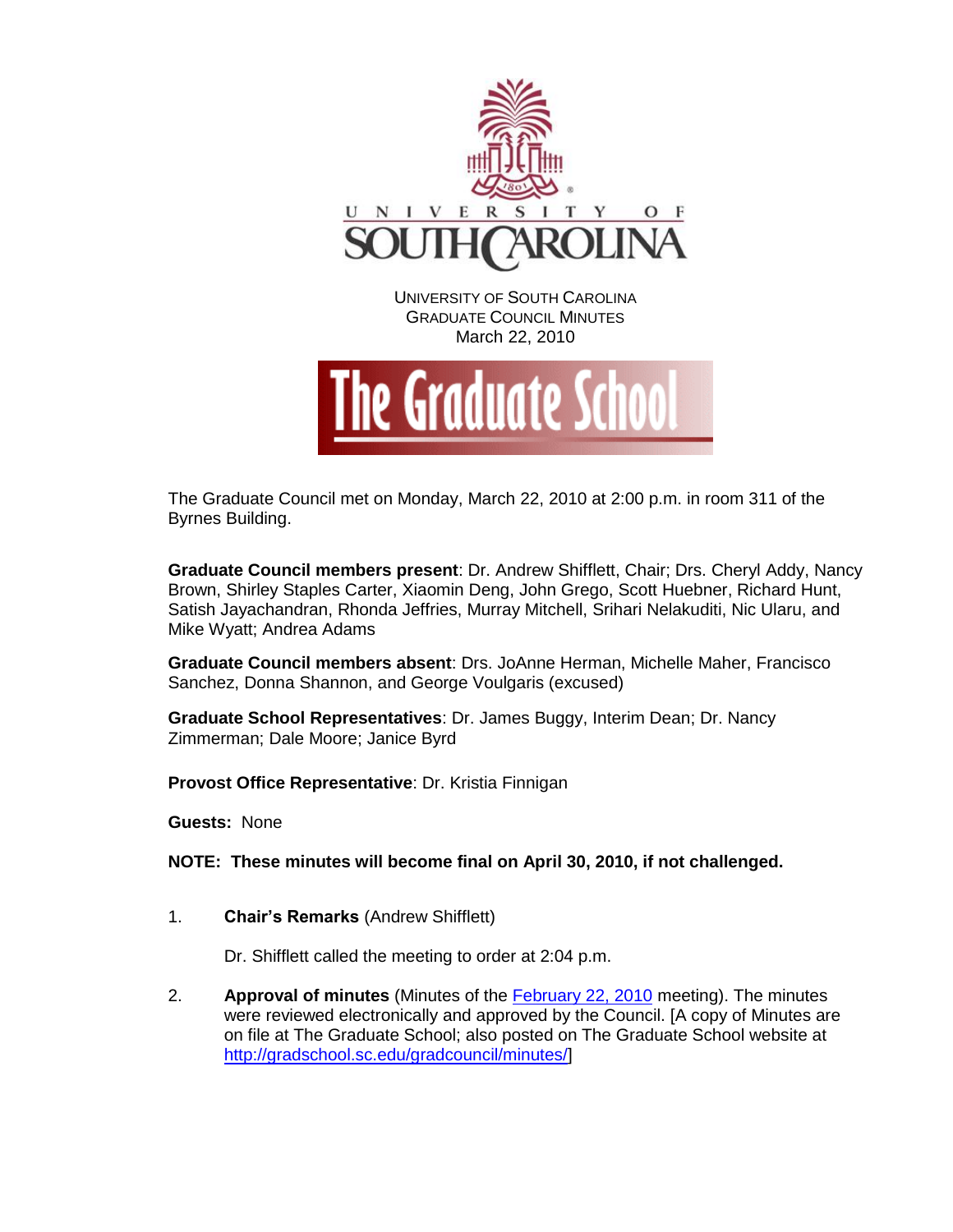# 3. **Report of the Interim Dean of The Graduate School** (James Buggy)

- Dr. Buggy informed the Council that the presentation schedule for Graduate Student Day has been posted and it can be viewed online at <http://gradschool.sc.edu/gsd/> . Dr. Buggy reminded the Council that Graduate Student Day will be held Friday, April 2<sup>nd</sup> and that all Council members are asked to judge. Dr. Buggy stated that a schedule of assignments will be emailed to Council members soon.
- Dr. Buggy advised the Council that the spring graduate director's meeting is scheduled to be held April 21 in the Russell House Theatre. Dr. Buggy stated that the agenda will be emailed soon and once emailed, it will be posted online at<http://gradschool.sc.edu/graddir/meetannounce.htm> .

## 4. **Report of the Associate Dean / Secretary of the Graduate Council**  (Nancy Zimmerman)

Dr. Zimmerman reported that she had received feedback re the list of priorities for graduate education requested of Graduate Council by Dr. Kresovich. Significant discussion followed resulting in a preliminary categorization of four general priorities:

- Improving quality of life for graduate students to enable recruitment and retention of quality graduate students - change in the formula for funding graduate education; restoration of tuition waivers for all doctoral students or better formulas for returning tuition to faculty supporting graduate students; full health insurance coverage; increased stipends; and better housing options; travel funds
- Improving quality of life for faculty to enhance recruitment and retention of quality faculty – salary compression; reconsideration for recognition and compensation for graduate advising and directing theses and dissertations; travel funding; better communication and partnering on resource decisions by administration with faculty; course load; eliminate perception that certain programs are favored and promoted over others
- Better marketing of ALL graduate programs and accomplishments to raise potential student, parent, and alumni awareness of quality programs offered and to raise rankings that drive those perceptions; strategic marketing of programs to include what graduates achieve, how many are hired, and where they are hired; increased fundraising and development for graduate education
- Systematic and consistent support for faculty and graduate student research; research center for faculty and graduate students for "on-call" help with grant proposals, research methodology, grant administration, targeting appropriate publication venues, etc.; promotion of interdisciplinary research by helping faculty and graduate students to network and by providing seed money incentives for interdisciplinary research and appointments; mentoring of assistant professors by the established, known researchers to help them grow into established known researchers so they will be competitive for prestigious grants and external research funding

After discussion, these four priorities were adopted. Dr. Zimmerman will forward the priorities to Dr. Kresovich on behalf of the Graduate Council.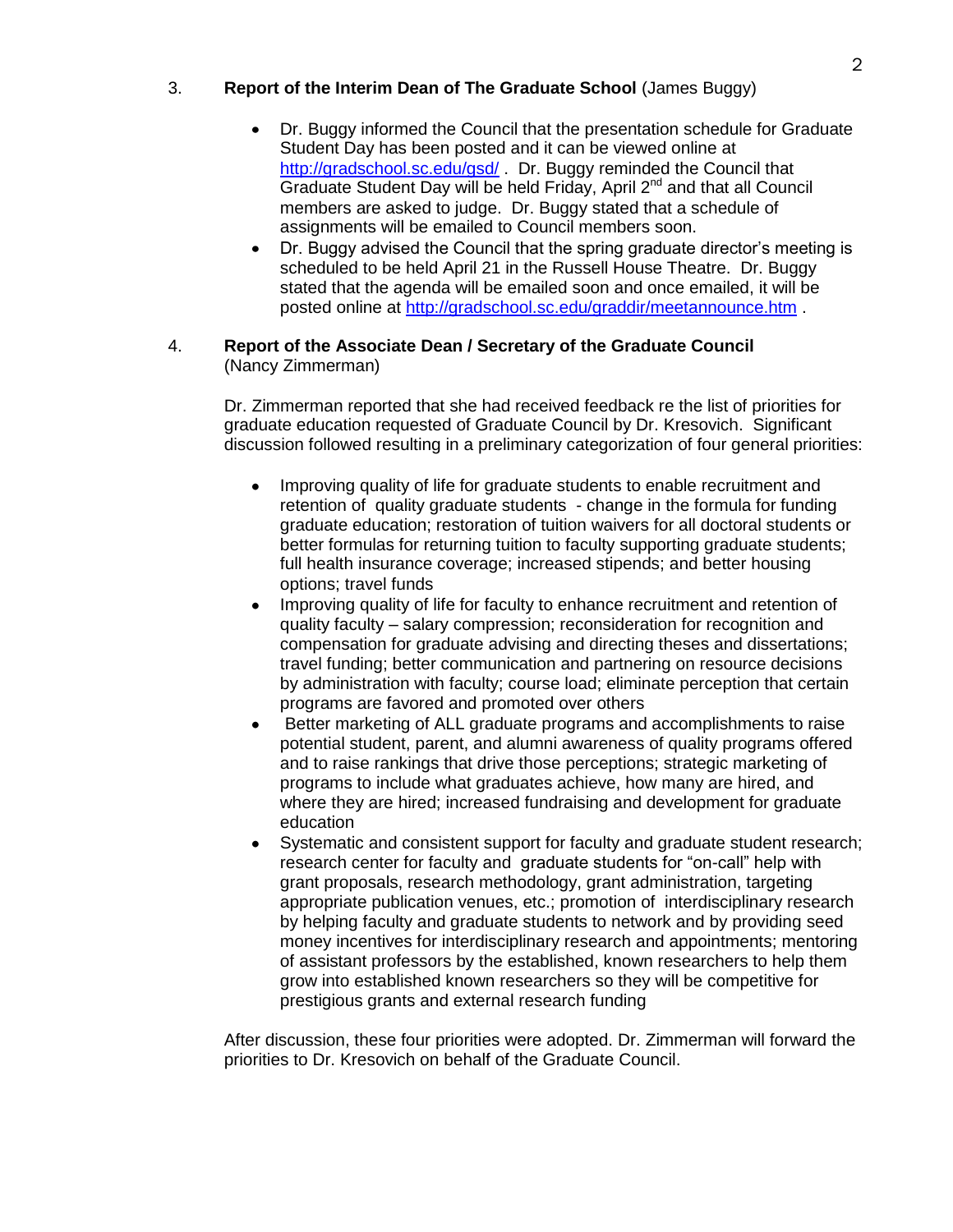# 5. **Report of the Graduate Student Association Representative** (Andrea Adams)

- Ms. Adams advised the Council that the Graduate Student Association (GSA) elections will be held at the end of this month and at that time a student will be elected to serve on the Graduate Council for the next academic year.
- Dr. Zimmerman asked Ms. Adams to encourage GSA representatives to volunteer to serve as student judges at Graduate Student Day to be held next week.
- 6. **Report of the Academic Policy and Practices Committee** (Andrew Shifflett for Francisco Sanchez)

At the February 22 meeting of the Graduate Council, Dr. Voulgaris asked the Academic Policies and Practices Committee to review the Concurrent Enrollment policy. After much discussion, The Academic Policies and Practices Committee could not come to a consensus recommendation to change the policy from 9 hours to 12 hours to align with the 12 hours for Accelerated Bachelor's / Graduate Programs. The committee decided to seek input from the full Council. Current policy statements:

## *Concurrent Enrollment*

*Concurrent enrollment is when a student is admitted to and enrolled in two graduate programs at the same time. The University offers several formally approved [Graduate Dual Degree Programs](http://bulletin.sc.edu/content.php?catoid=4&navoid=684) . Students wishing to concurrently enroll in two degree programs not formally approved as dual degree programs may do so with special permission of the graduate program and the dean of The Graduate School.*

*The list of official graduate dual degree programs:*

- *• [Accountancy / Law, M.A.C.C. / J.D.](http://bulletin.sc.edu/preview_program.php?catoid=4&poid=757&returnto=650)*
- *• [Business Administration / English, M.S. / M.A.](http://bulletin.sc.edu/preview_program.php?catoid=4&poid=781&returnto=650)*
- *• [Criminology and Criminal Justice / Law, M.A. / J.D.](http://bulletin.sc.edu/preview_program.php?catoid=4&poid=820&returnto=650)*
- *• [Earth and Environmental Resource Management / Law, M.E.E.R.M. / J.D.](http://bulletin.sc.edu/preview_program.php?catoid=4&poid=827&returnto=650)*
- *• [Economics / Law, M.A. / J.D.](http://bulletin.sc.edu/preview_program.php?catoid=4&poid=829&returnto=650)*
- *• [English / Library and Information, M.A. / M.L.I.S.](http://bulletin.sc.edu/preview_program.php?catoid=4&poid=846&returnto=650)*
- *• [General Public Health / Medicine, M.P.H. / M.D.](http://bulletin.sc.edu/preview_program.php?catoid=4&poid=866&returnto=650)*
- *• [Health Services Policy and Management / Law, M.H.A. / J.D.](http://bulletin.sc.edu/preview_program.php?catoid=4&poid=885&returnto=650)*
- *• [Human Resources / Law M.H.R. / J.D.](http://bulletin.sc.edu/preview_program.php?catoid=4&poid=895&returnto=650)*
- *• [International Business / Law, I.M.B.A. / J.D.](http://bulletin.sc.edu/preview_program.php?catoid=4&poid=899&returnto=650)*
- *• [Nursing / Health Services Policy and Management, M.S.N. / M.P.H.](http://bulletin.sc.edu/preview_program.php?catoid=4&poid=955&returnto=650)*
- *• [Public Administration / Law, M.P.A. / J.D.](http://bulletin.sc.edu/preview_program.php?catoid=4&poid=982&returnto=650)*
- *• [Public Administration / Social Work, M.P.A. / M.S.W.](http://bulletin.sc.edu/preview_program.php?catoid=4&poid=983&returnto=650)*
- *• [Public History / Library and Information Science, M.A. / M.L.I.S.](http://bulletin.sc.edu/preview_program.php?catoid=4&poid=986&returnto=650)*
- *• [Social Work / Health Promotion, Education, and Behavior, M.S.W. / M.P.H.](http://bulletin.sc.edu/preview_program.php?catoid=4&poid=998&returnto=650)*
- *• [Social Work / Health Service Policy and Management, M.S.W. / M.P.H.](http://bulletin.sc.edu/preview_program.php?catoid=4&poid=999&returnto=650)*
- *• [Social Work / Law, M.S.W. / J.D.](http://bulletin.sc.edu/preview_program.php?catoid=4&poid=1000&returnto=650)*

## *Concurrent and Dual Enrollment Programs of Study*

*For dual degree and concurrent degree enrollment, students are required to submit an individual program of study for each degree program. With*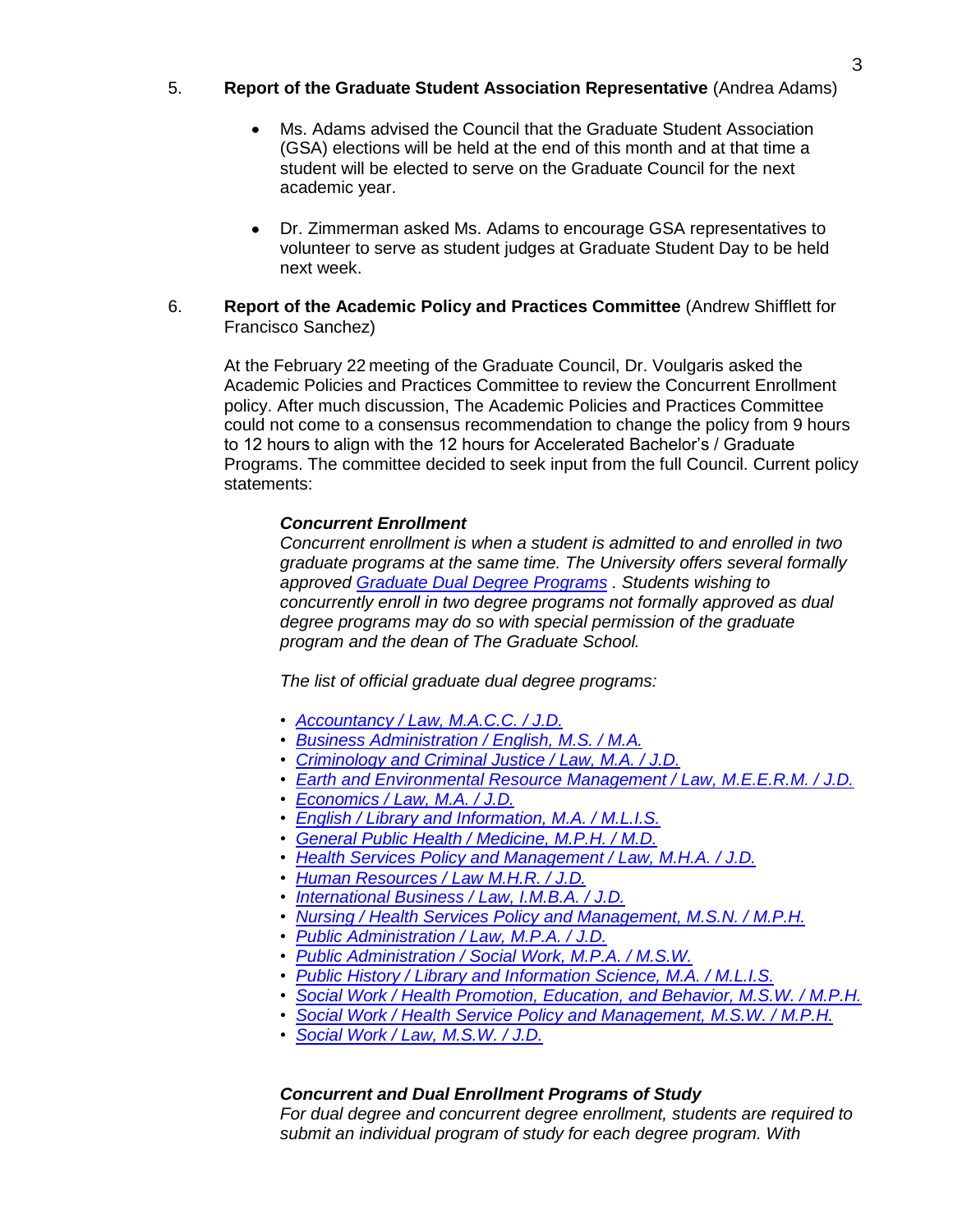*approval of the program and the dean of The Graduate School, students concurrently enrolled may use no more than 9 credit hours that are common to all programs of study. Programs may permit fewer than 9 shared hours.*

Following a lengthy discussion, the full Council referred the proposal back to the Policies and Practices Committee for additional revision.

## 7. **Other Committee Reports**

8. **Report of the Committee on 500/600 Level Courses, Distance Education, and Special Courses** (Nancy Zimmerman)

#### **500-600 Level Courses:**

The next meeting of the Committee on Curricula and Courses will be held on Friday, March 26, 2010 at 2:30 p.m.

# **Special Topics Course Approvals:**

| <b>Special Topics Course Approvals:</b> |                       |                       |
|-----------------------------------------|-----------------------|-----------------------|
| <b>May Session</b>                      |                       |                       |
| ARTS 564M                               | EDET 780M             | EDEX 691M             |
| EDRD 730M                               | HRTM 590M             |                       |
| Summer I/II 2010                        |                       |                       |
| MUSC 774P                               | SLIS J797V            |                       |
| <b>Fall 2010</b>                        |                       |                       |
| <b>BMEN 589J</b>                        | BMEN 589W             | COMD J710D            |
| <b>CSCE 710D</b>                        | ECHE 589J             | ECIV 790B             |
| EMCH 561B                               | EMCH 561N             | ENGL 566P             |
| ENGL 738B                               | ENGL 825I             | ENGL 830K             |
| <b>EXSC 755B</b>                        | FILM 510A             | <b>FILM 511G</b>      |
| <b>FILM 566P</b>                        | <b>HIST 700G</b>      | HIST 700H             |
| HIST 700T                               | MATH 778E             | MUSC 775C             |
| <b>PSYC 598C</b>                        | PSYC 841C (Section 1) | PSYC 841C (Section 2) |
| <b>PSYC 888T</b>                        | <b>RELG 592B</b>      | <b>RELG 594E</b>      |
| <b>RELG 5921</b>                        | RELG 594J             | <b>SLIS 797V</b>      |
| <b>SOST 500B</b>                        | TSTM 590Z             | <b>WGST 791I</b>      |
| WGST 796B                               |                       |                       |

# **TIP/DED Approvals:**

MUED 795 PHPH 705

## 9. **Fellowships and Scholarships Committee** (Cheryl Addy)

- Dr. Addy advised the Council that the spring semester is a very busy  $\bullet$ semester for the Fellowships and Scholarships committee due to many upcoming deadlines which are outlined on The Graduate School website at <http://gradschool.sc.edu/support/> .
- Dr. Buggy thanked Dr. Addy and the Fellowships and Scholarships committee for their efforts and hard work.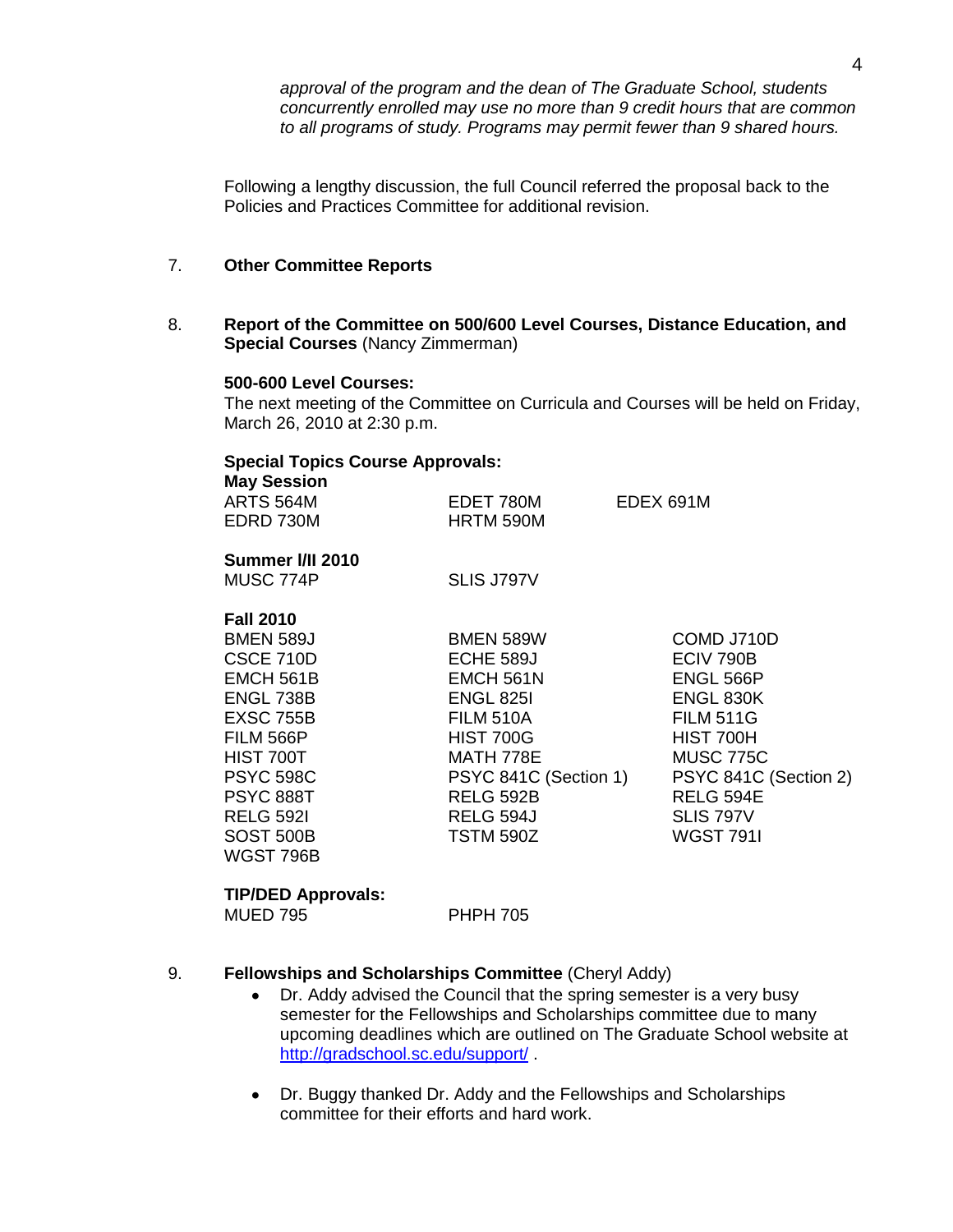10. **Report of the Humanities, Social Sciences, Education, and Related Professional Programs Committee** (Murray Mitchell)

No report

11. **Report of Science, Math, and Related Professional Programs Committee** (Mike Wyatt)

# **SCHOOL OF MEDICINE**

Biomedical Sciences

New Course Proposal: **APPROVED** 

**BMSC 707** [Biochemistry for the Biomedical Sciences \(3\)](http://gradschool.sc.edu/gradcouncil/09-10_Curricula/NCP%20BMSC%20707.pdf) This course will cover the structure and function of proteins, lipids and carbohydrates. Special emphasis will be on the mechanisms of enzyme catalysis and the influence of the cellular environment on catalysis. The role of specific enzymes such as kinases in signal transduction and metabolic control will be emphasized.

Enrollment Restrictions: Biomedical Certificate

[Effective: Fall 2010]

Biomedical Sciences

New Course Proposal: **APPROVED** 

**BMSC 708** [Human Cell and Molecular Biology for](http://gradschool.sc.edu/gradcouncil/09-10_Curricula/NCP%20BMSC%20708.pdf)  [Biomedical Sciences \(3\) \[BMEN 713\]](http://gradschool.sc.edu/gradcouncil/09-10_Curricula/NCP%20BMSC%20708.pdf)**\***

Examination of the organization and function of the cell with emphasis on the biophysical and quantitative aspects of cellular function. Emphasis will be on the regulation of cell division, protein transcription and translation within the cell, cellular energetics, and intracellular networks

Enrollment Restrictions: Biomedical Certificate

# **\****Related Cross-listing Change Approved per attached letter of concurrence:*

## **COLLEGE OF ENGINEERING AND COMPUTING**

Biomedical Engineering

Course Change Proposal:

**From: BMEN** [713 Human Cell and Molecular Biology for Biomedical](http://gradschool.sc.edu/gradcouncil/09-10_Curricula/NCP%20BMSC%20708.pdf)  [Engineers \(3\)](http://gradschool.sc.edu/gradcouncil/09-10_Curricula/NCP%20BMSC%20708.pdf)

Advanced examination of the organization and function of the cell with emphasis on the biophysical and quantitative aspects of cellular function. Emphasis will be on the biomedical engineering applications of regulation of cell division, protein transcription and translation within the cell, cellular energetics, and intracellular networks for cell signaling and cell function.

Prerequisites: CHEM 550, BIOL 302